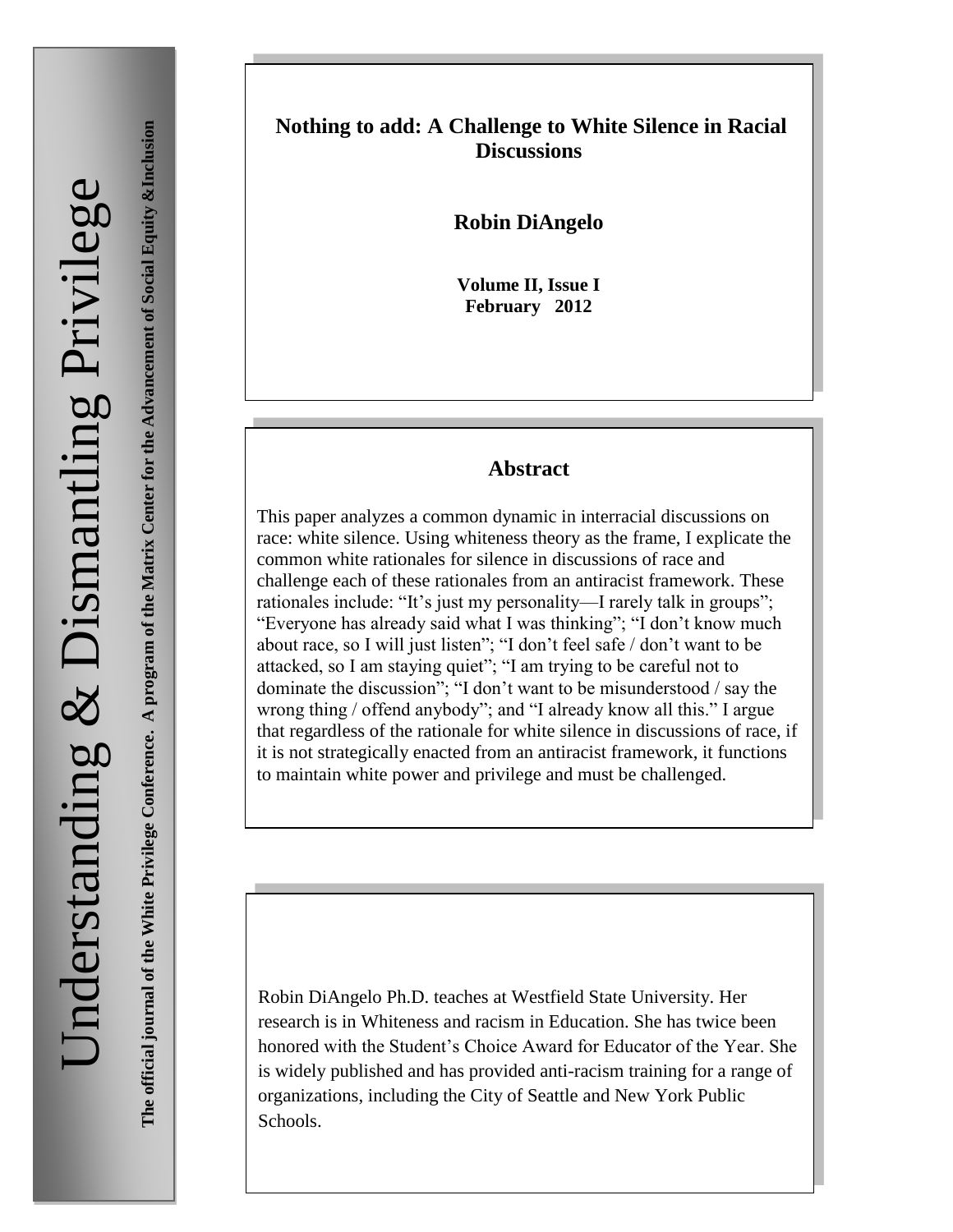*As unconscious, habits of white privilege do not merely go unnoticed. They actively thwart the process of conscious reflection on them, which allows them to seem nonexistent even as they continue to function (Sullivan, 2006, pp. 5–6).*

s a white person involved in national antiracist education in the United States for the last 15 years, I S a white person involved in<br>
national antiracist education in the<br>
United States for the last 15 years, I<br>
have had the unique opportunity to observe, across time and place, consistent patterns of white engagement in discussions about race. Although like most white people, I have been socialized to avoid explicit racial discussions, years of intentional commitment and practice have enabled me to continually challenge this socialization. On a daily basis, I lead or participate in racial discussions, working with both primarily white groups and cross-racial groups—sometimes alone and sometimes with a co-facilitator of color.<sup>1</sup> My position leading these discussions allows me a kind of concentrated exposure to the discourses and practices taken up in racial dialogues that function to support white domination and privilege ("whiteness"). Although these discourses and practices have been well documented by others (see Bonilla-Silva, 2006; Picca & Feagin, 2008; Pollock, 2004; Trepagnier, 2007), I focus on the group dynamics involved in the production of whiteness in "real time"; the unspoken, unmarked norms and behavioral patterns

 $\overline{\phantom{a}}$ 

that bolster the advantageous social position of whites at the expense of people of color.<sup>2</sup>

In cross-racial discussions it is easy to be distracted by white participants who dominate; indeed, facilitators spend a lot of energy strategizing about how to rein these participants in. For example, in the educational film, The Color of Fear (1994), in which a racially diverse group of men discuss racism, the white man who continually dominates the discussion and invalidates the men of color receives the greatest amount of attention in every discussion of the film I have attended. Yet there is another white man in the film who is at the other end of the participation spectrum, one who rarely speaks and has to be asked directly to join in. This participant receives little if any attention following the film, but his role in the discussion is no less racially salient. In this paper, I want to direct our attention to the often neglected end of the participation continuum—white silence—and provide an analysis of and challenge to that silence. Using whiteness theory as the frame, I will explicate the various ways that white silence functions in discussions of race to maintain white privilege, and challenge common white rationales for this silence. These rationales include: "It's just my personality—I rarely talk in groups"; "Everyone has already said what I was thinking"; "I don't know much about race, so I will just listen"; "I don't feel safe / don't want to be attacked, so I am staying quiet"; "I am trying to be careful not to dominate the discussion"; "I don't want to

 $\overline{\phantom{a}}$ 

 $1$  Of course whites frequently engage in discussions of race, in both implicit and explicit ways, e.g., discourses on "good neighborhoods and schools" and racialized comments and jokes. I am not referring to this form of discussion on race. I am referring to intentional facilitated explorations of our racial socialization, feelings, and perspectives for the purpose of deepening cross-racial awareness, either in all-white or inter-racial groups.

<sup>&</sup>lt;sup>2</sup> Of course whites frequently engage in discussions of race, in both implicit and explicit ways, e.g., discourses on "good neighborhoods and schools" and racialized comments and jokes. I am not referring to this form of discussion on race. I am referring to intentional facilitated explorations of our racial socialization, feelings, and perspectives for the purpose of deepening cross-racial awareness, either in all-white or inter-racial groups.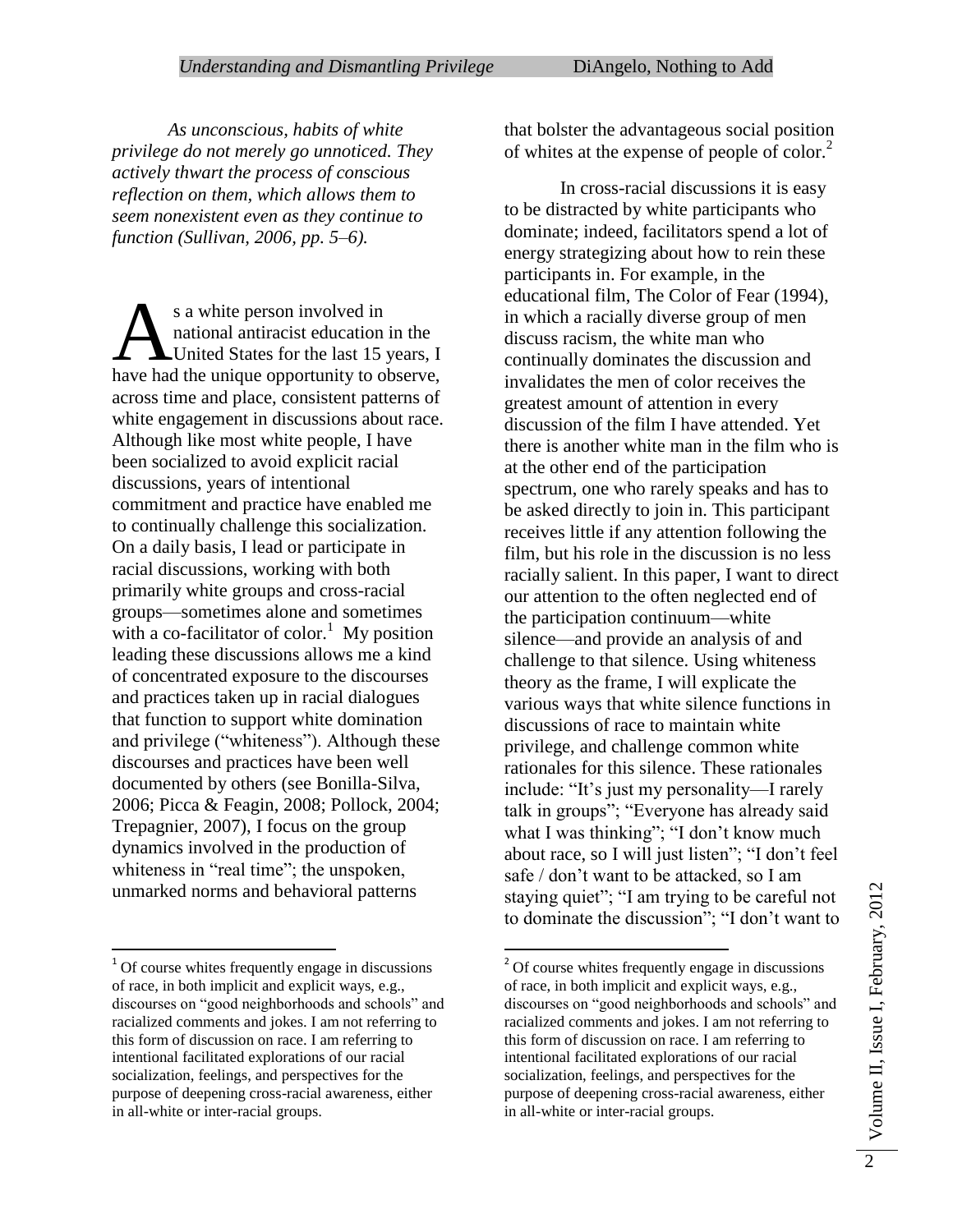be misunderstood / say the wrong thing / offend anybody"; and "I don't have anything to add." $3\degree$  In so doing, I hope to provide an accessible challenge to silence for white participants in these discussions, regardless of the context in which it may occur—in the classroom, workplace, workshops, or professional development seminars. My goal is to unsettle the complacency that often surrounds this silence and motivate silent whites to break their silence.

#### **Theoretical framework**

Although mainstream definitions of racism are typically some variation of individual "race prejudice," which anyone across any race can have, whiteness scholars define racism as encompassing economic, political, social, and cultural structures, actions, and beliefs that systematize and perpetuate an unequal distribution of privileges, resources, and power among white people and people of color (Hilliard, 1992). This unequal distribution benefits whites and disadvantages people of color overall and at the group level (although individual whites may be "against" racism, they still benefit from a system that privileges their group). Racism is not fluid within the United States in that it does not flow back and forth, one day benefiting whites and another day (or even era) benefiting people of color. The direction of power between whites and people of color is historic, traditional, normalized, and deeply embedded in the fabric of U.S. society (Mills, 1999; Feagin, 2001). Whiteness refers to the dimensions of racism that serve to elevate white people over people of color (DiAngelo, 2006a); whiteness is the relationship of dominance between whites and people of color. This domination is enacted moment by moment on individual,

l

interpersonal, cultural, and institutional levels (Frankenberg, 2001).

Frankenberg (1997) defines whiteness as multidimensional: "Whiteness is a location of structural advantage, of race privilege. Second, it is a 'standpoint,' a place from which white people look at ourselves, at others, and at society. Third, 'whiteness' refers to a set of cultural practices that are usually unmarked and unnamed" (p.1). Race is conceptualized as a constellation of processes and practices rather than as an isolated entity. These processes and practices include basic rights, values, beliefs, perspectives, and experiences purported to be commonly shared by all but that are actually only afforded in any consistent way to white people. Thus, to name whiteness is to refer to a set of relations that are historically, socially, politically, and culturally produced, and that are intrinsically linked to dynamic relations of white racial domination (Dyer, 1997; Lipsitz, 1999;; Frankenberg, 2001; Roediger, 2007).

Whiteness is both "empty," in that it is normalized and thus typically unmarked, and content laden or "full," in that it generates norms and reference points, ways of conceptualizing the world, and ways of thinking about oneself and others, regardless of where one is positioned relationally within it (Dyer, 1997; Frankenberg, 2001). This definition counters the dominant representation of racism in mainstream education as isolated in discrete incidents that some individuals may or may not "do," and goes beyond naming specific privileges. Whiteness is dynamic, relational, and operating at all times and on myriad levels. Whites are theorized as actively shaped, affected, defined, and elevated through their racialization, and their individual and collective consciousness formed within it

<sup>&</sup>lt;sup>3</sup> A special thank you to Anika Nailah and John Kent for invaluable feedback on earlier drafts.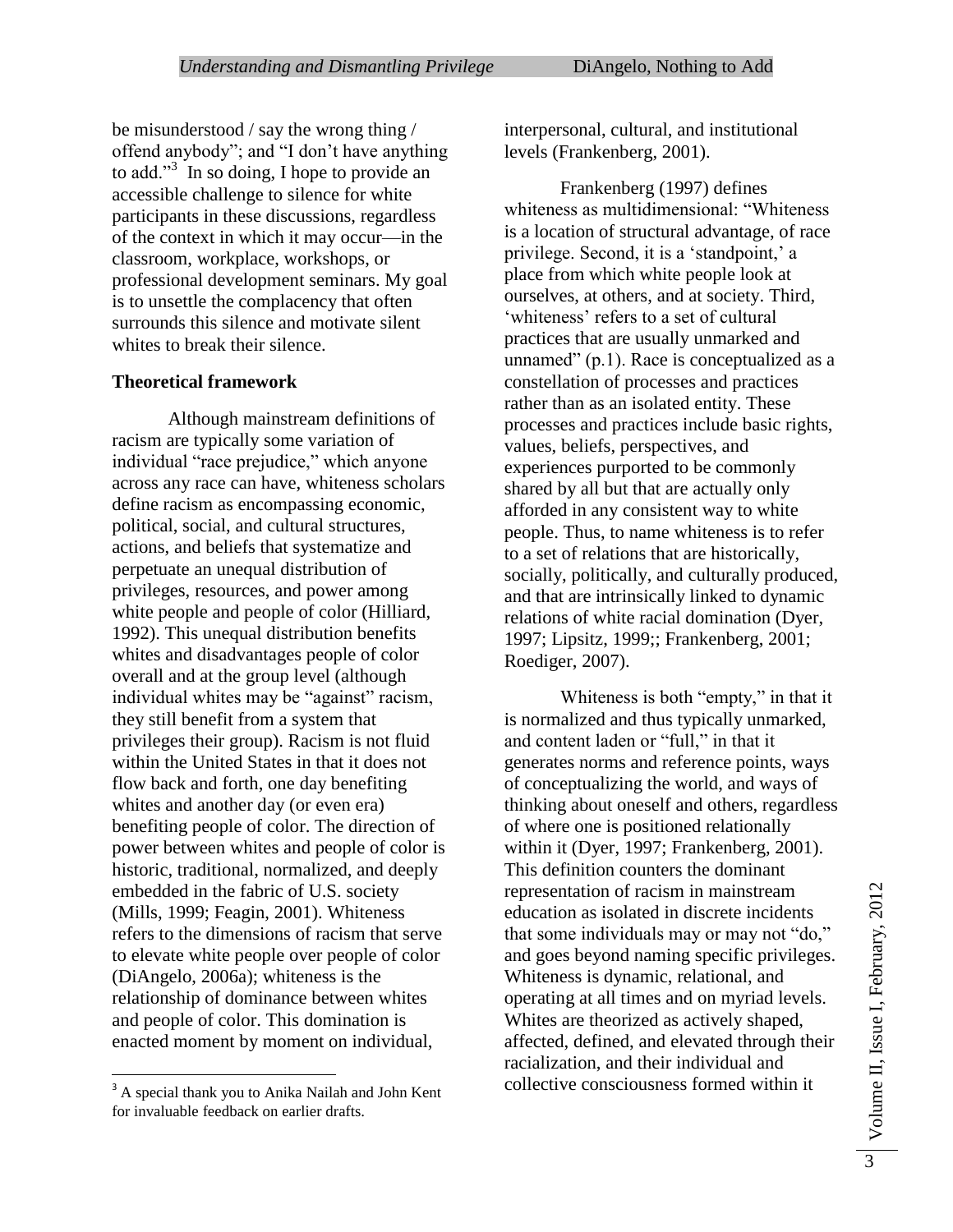(Thandeka, 2000; Van Ausdale & Feagin, 2002; Morrison, 1992; Tatum, 1997).

Within the current racial construct, white racial comfort and sense of racial equilibrium are rooted in norms and traditions that uphold relations of inequality; one of these norms is to avoid talking openly about race, especially in mixed-race groups. When white normative taboos against talking directly about race are broken, especially within the context of deliberately challenging the norms that hold racial inequality in place, it is uncomfortable and destabilizing for many whites, and they will seek to regain their comfort and sense of racial stability (DiAngelo, in press). Therefore, whatever moves whites make in a racial discussion that are intended to regain or maintain racial comfort or the racial equilibrium that has been interrupted by the discussion itself necessarily work to maintain traditional racial relations. In this context, when whites employ silence to maintain some degree of comfort, that silence functions (albeit seldom explicitly) as a means to regain white dominance.

#### **Antiracist education**

Antiracist educators, like whiteness theorists, conceptualize racism as a multilayered, multidimensional, ongoing, adaptive process that functions to maintain, reinforce, reproduce, normalize, and render invisible white power and privilege. Antiracist education deliberately goes beyond the "celebrating differences" approach common to most diversity training and centers the analysis on the social, cultural, and institutional power that so profoundly shapes the meaning and outcome of racial difference. Antiracism education recognizes racism as embedded in all aspects of society and the socialization process; no one who is born into and raised in Western culture can escape being

socialized to participate in these relations (Van Ausdale & Feagin, 2002). Antiracist education seeks to interrupt these relations of inequality by educating people to identify, name, and challenge the norms, patterns, traditions, structures, and institutions that keep racism and white supremacy in place. A key aspect of this education process is to "raise the consciousness" of white people about what racism is and how it works. To accomplish this, the dominant conceptualization of racism as isolated to individual acts that only some (bad) individuals do, rather than as a system we are all enmeshed in, must be countered.

Race is a dynamic and ongoing production; there is no race-neutral space. As Dyer (1997) states, race is "never not a factor, never not in play" (p.1). Focusing on specific incidences of racism rather than on racism as an all-encompassing system makes a personal, interpersonal, cultural, historical, and structural analysis difficult (Macedo & Bartolome, 1999). Using a relational and systematic definition of whiteness and racism allows whites to explore their own relationship to racism and move beyond isolated incidences and/or intentions.

In the following section, I focus on one key way that whiteness is reproduced within the context of antiracist education: white silence. I discuss common white rationales for white silence in discussions of race, and challenge these rationales from an antiracist framework. I acknowledge that silence can, of course, be a constructive mode of white engagement in racial discussions, by differentiating between the temporary and contextual silence that results from active listening and silence as the primary or only mode of engagement.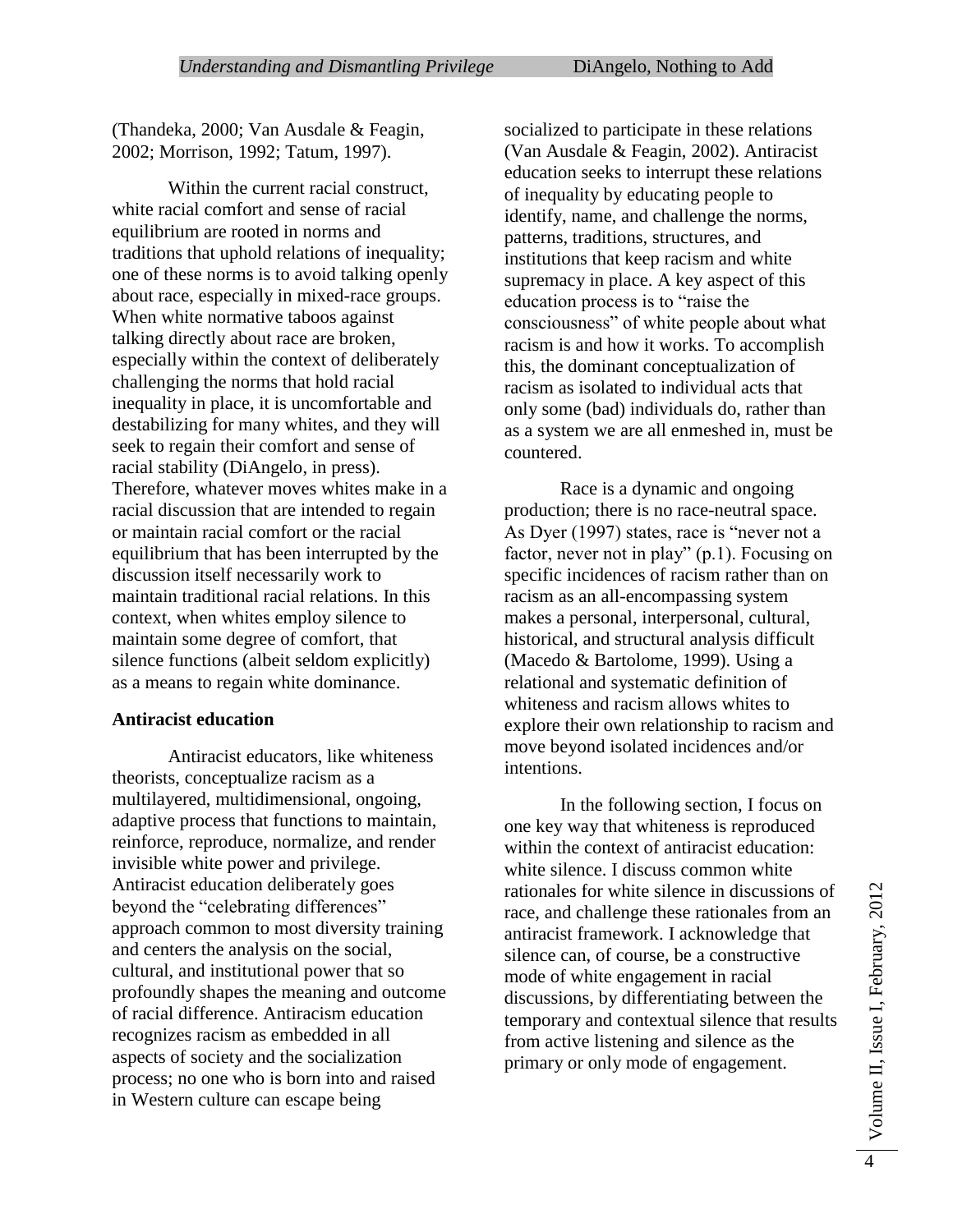# **Overall effects of white silence**

In racial dialogue, white silence functions overall to shelter white participants by keeping their racial perspectives hidden and thus protected from exploration or challenge. Not contributing one's perspectives serves to ensure that those perspectives cannot be expanded. While one can, of course, gain deeper understanding through listening, there are several problems with this being one's primary mode of engagement. Listening alone leaves everyone else to carry the weight of the discussion. And, of course, if everyone chose this mode no discussion (and hence no learning) would occur at all. On the other hand, one may have something to say that is insightful and contributes to everyone's learning, but if a lack of confidence can't be overcome, everyone loses.

The role of silent whites is critical to protecting whiteness, for white dominance depends, in part, on the silence of other whites (Mura, 1999; Picca & Feagin, 2007). In the context of particularly difficult discussions, white silence serves to embolden explicitly resistant participants because it establishes that no challenge will be forthcoming, and can even imply agreement. Even if whites who are silent find the behavior of their peers problematic, their silence allows explicitly resistant participants to continually dictate the agenda of the discussion and rally resources around themselves as facilitators (and others) work to move them forward. At the minimum, the resistant participants receive no social penalty from other whites, and the silence effectively maintains white solidarity. Although silent whites might recognize and be troubled by the behavior of some of their white cohorts, they ultimately maintain their white privilege by not contesting this behavior. An internal awareness of

whiteness is a necessary start, but if it isn't accompanied by a change in behavior, alliance with whiteness remains intact.

Silence has different effects depending on what move it follows. For example, if white silence follows a story shared by a person of color about the impact of racism on their lives, that silence serves to invalidate the story. People of color who take the social risk of revealing the impact of racism only to be met by white silence are left with their vulnerability unreciprocated. Whites could offer validation, for example, by sharing how the story impacted them, what insight they gained from hearing it, or what questions it raised for them. Conversely, when white silence follows a particularly problematic move made by a white participant, that silence supports the move by offering no interruption; in essence, white silence operates as a normative mechanism for these tactics. When white silence follows a white, antiracist stand (such as challenging one's fellow whites to racialize their perspectives), it serves to isolate the person who took that stand. This isolation is a powerful social penalty and an enticement to return to the comfort of white solidarity. In this context, white silence denies the support that is critical to other whites working to develop antiracist practice.

### **When is white silence a constructive move in racial dialogue?**

White silence, when used strategically from an antiracist framework, can be a constructive move in racial discussions. Indeed, too much white participation simply reinscribes the white dominance and centrality embedded in the larger society. I am arguing that white silence based on the rationale I will discuss in this article is not a constructive move. I am also arguing against white silence as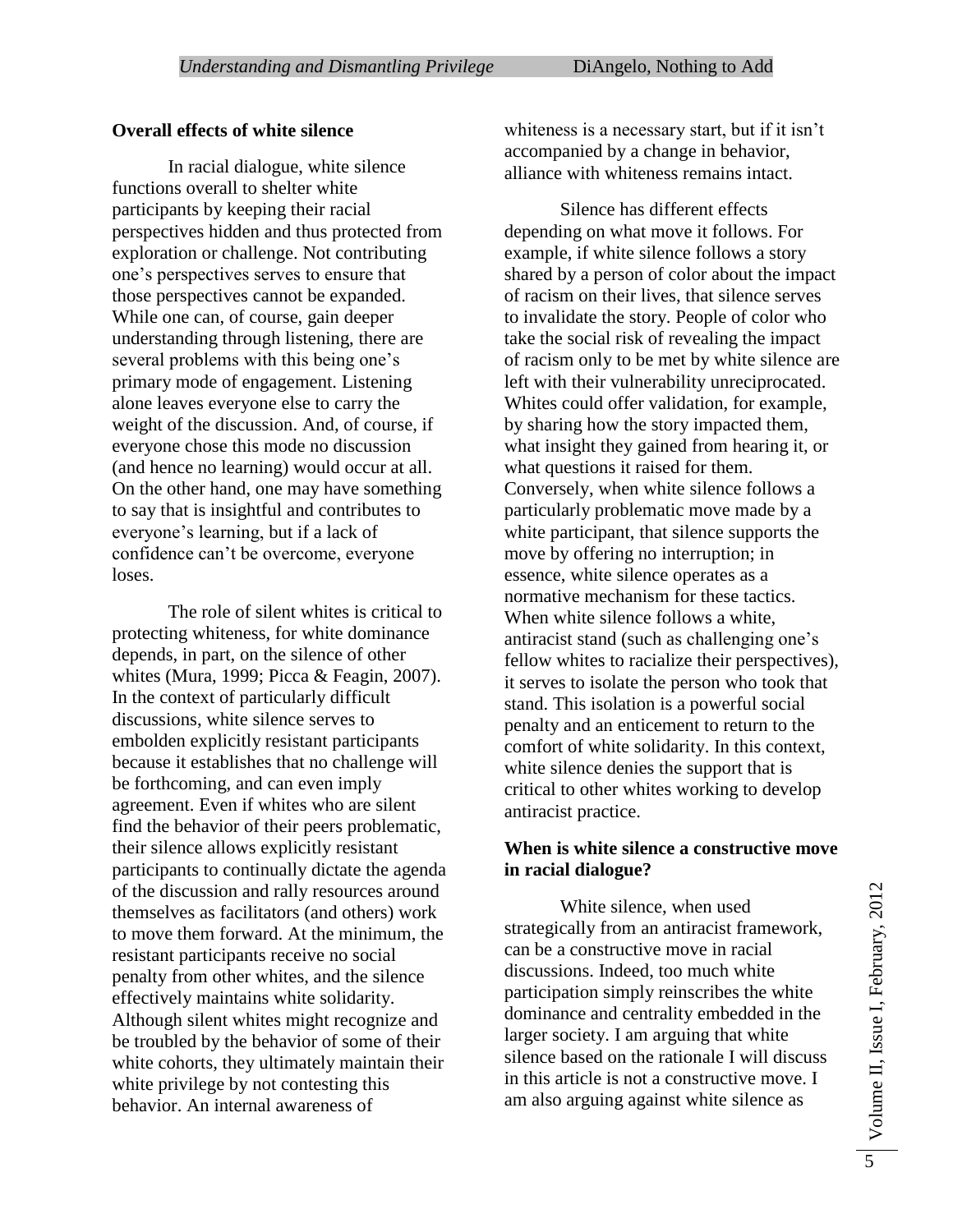one's default mode of engagement. What differentiates constructive use of white silence from a reinforcement of white racism is that the person is using his or her best judgment, based in an antiracist framework and at each phase of the discussion, of how to engage with the goal of deepening racial self-knowledge, building antiracist community, and interrupting traditional racist power relations. No one way for whites to engage is likely to be effective in all contexts, but antiracist white engagement asks that one continually grapple with the question of how best to interrupt white power and privilege. The following are generally good times for whites to just listen when in inter-racial groups:

When people of color are discussing the sensitive issue of internalized racial oppression.

When one tends to take up a lot of airspace and, in recognition of the history of white dominance, is trying to pull back and have a less dominant voice.

When other whites have already spoken first and most to an issue in the discussion.

When intentionally trying not to speak first and most in the discussion.

When a person of color has spoken and one feels drawn to re-explain, clarify, or "add to" his or her point (and thereby "say it better" and have the last word on the matter).

• When a facilitator asks for whites to just listen, hold back, or not go first.

The above list addresses silence in the context of racially mixed groups. In allwhite settings, the dynamics are different because whites are not navigating their relationships to people of color in the group. In the context of all-white groups, white silence functions to pass up the opportunity to explore one's racial perspectives, feelings, blind spots, and assumptions without fear of causing microaggressions $4$  to people of color. To not take advantage of a structured discussion in an all-white group prevents community building and antiracist alignment among whites, and fails to support those whites who are actively taking risks and being vulnerable in the pursuit of antiracist growth. In this context, the main reason for white silence should be for periods of personal reflection, to provide time and space for other more reticent whites who need a slower pacing to speak up, and because the person is someone who tends to speak often. These forms of silence can more authentically be seen as active listening.

#### **Rationales for white silence and an antiracist challenge**

"It's just my personality; I rarely talk in groups."

Our personalities are not separate from the society in which we were raised. All whites are socialized in a whitedominant society. Seeing one's patterns of engagement as merely a function of a unique personality rather than as sociopolitical and coproduced in relation with social others is a privilege only afforded to white people (McIntosh, 1988). By focusing on ourselves

l <sup>4</sup> Microaggressions are the myriad slights that people of color endure on a daily basis, most often from well-intended whites. Consistently being met by white silence in an inter-racial discussion, even when well intended, often functions as a microaggression towards people of color. See Sue et al. (2007). Racial microaggressions in everyday life. *American Psychologist, 62*(4), 271–286.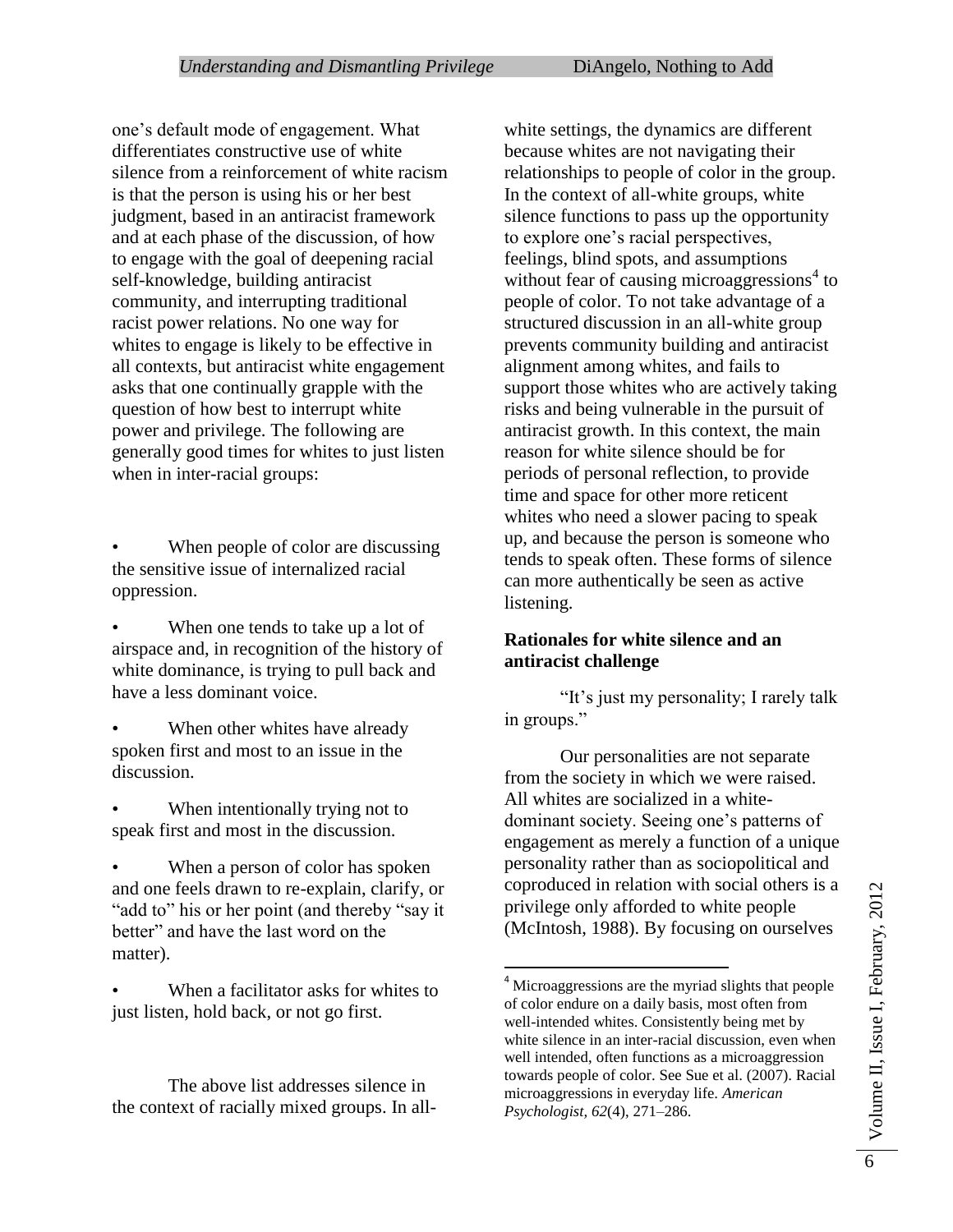as individuals, whites are able to conceptualize the patterns in our behavior that have a racist impact as "just our personality" and not connected to intergroup dynamics. For example, I might be an extrovert and talk over people when I am engaged in a discussion. I can say, "That is just my personality, I do that to everyone. That is how we talked at the dinner table in my family. And because I do it to everyone, it can't be racism." However, when I talk over a person of color, the impact of that behavior is different because we bring the racial history of our groups with us (DiAngelo, 2006c). While white people tend to see themselves as individuals, people of color tend to see us as white individuals, thus the meaning of cutting off or talking over a person of color is very different. Conversely, remaining silent in an interracial dialogue also has a cross-racial impact. Antiracist action requires us to challenge our patterns and respond differently than we normally would (Thompson, 2001). The freedom to remain oblivious to that fact, with no sense that this obliviousness has any consequences of importance, is a form of white privilege. In effect, we are saying, "I will not adapt to you or this context, I will continue to act the way I always act and you will have to adapt to me." Participants of color seldom see themselves as having the option to disengage or withdraw from the discussion based solely on their personal preferences for engagement (DiAngelo, 2010). They understand that dominant culture does not position them as individuals and has a different set of stereotypical expectations for them. If they hold back, they reinforce these expectations, a concern that puts constant pressure on them. Two people of color in a recent cross-racial discussion express these expectations:

RICH (POC): Well, in terms of putting ourselves out there, I think I put myself out there too. But if I was to come into this group and not put myself out there, everybody would look at me kind of strange, because I'm a person of color. So, oh, my god, this person of color is not putting himself out there. What's up with that? This is a dialogue about race; you're supposed to put yourself out there. So, I mean, Tiffany has put herself out there, but I don't know how much Tiffany should be commended well, I guess she should be commended in the sense that she is like probably the only white person that put herself out there. But I think everybody should be putting themselves out there.

LAURA (POC):. I feel frustrated by the fact that white people can just choose to disengage, where I'm supposed to say something, and like if I don't say something, then I'm the quiet Asian one or something like that. And so, I feel like I need to put myself out there even more just to contradict that. And that gets really tiring to me … to constantly feel like I have to display something, when—even if I don't feel like saying anything; I might want to step back, but I'm conscious all the time of what that looks like to people.

As these two participants make clear, the pressure of being seen as people of color compels them to speak up, even when they don't want to. Not speaking up because one doesn't want to—without penalty—is a privilege they are not afforded; if they remain silent they don't challenge the racism that constricts their lives. Their comments also illustrate the difference in the way white people and people of color often conceptualize themselves. Whites tend to

Volume II, Issue I, February, 2012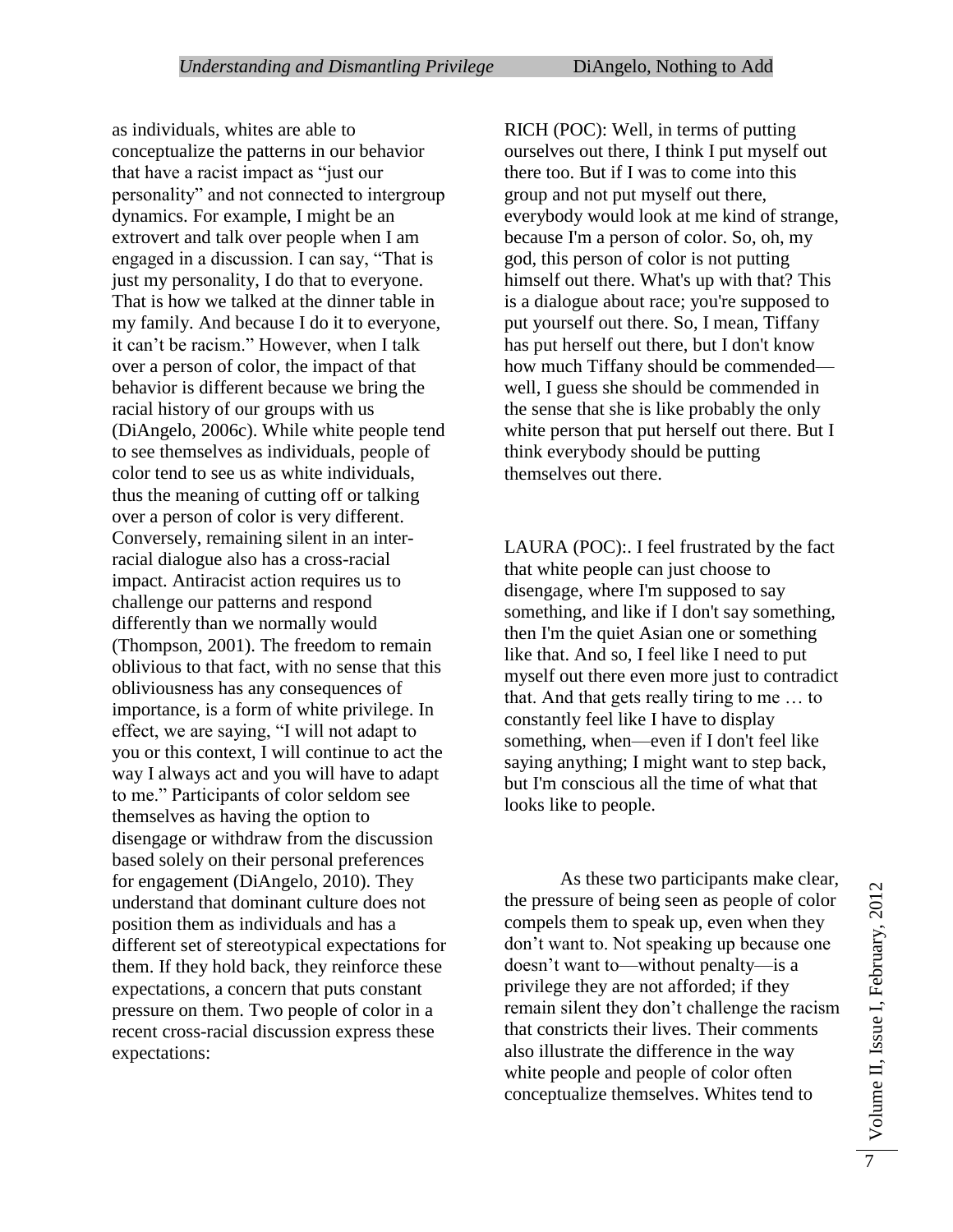see themselves as unique individuals and not members of a racial group whose actions represent that group. People of color, who don't have that luxury, want whites to meet them half way—to understand white patterns at the group level and push through the temporary discomfort of not engaging in their "preferred" mode in order to challenge those patterns. Challenging whiteness requires, as Rich expresses above, "putting ourselves out there" and engaging differently in order to break problematic racial dynamics.

#### **"Everyone has already said what I was thinking" or "I don't have much to add."**

Perhaps others have expressed our sentiments, but no one will express them the way that we will. It's essential to the discussion to hear everyone's voice, and even vocalizing one or two sentences makes a difference. Further, it is important to support those who have voiced our perspective—to validate it and give people of color a read of the room; they cannot assume everyone has already said what we are thinking. In fact, given the history of harm between white people and people of color, people of color may assume whites haven't spoken because they are not aligned with what has been said and don't want to reveal that misalignment. It is important for us to contribute our thoughts in order to demonstrate to people of color that what they have shared has made a difference in terms of helping increase our understanding. If we are moved or gained insight from what someone shared, we should say so, even if others have also said it.

Sometimes the reticence to speak is based on a perception that those who have expressed similar thoughts are far more articulate, and that we won't be as eloquent. In my experience, openness, humility, and vulnerability are the most important aspects of participation, not perfection. Positioning ourselves as having less of value to contribute than others in the group may be rooted in dominant culture's expectation that knowledge should be a form of "correct" information. Yet sharing what we are thinking, whether "right" or "wrong," articulate or clumsy, is important in terms of building trust, conveying empathy, or validating a story or perspective.

### **"I am trying to be careful not to dominate the discussion."**

While it is important not to dominate discussions in general and, as a white person, not to dominate an inter-racial discussion in particular, the problem with this strategy is that it is inflexible. Antiracist practice asks us to think strategically—to be racially attentive to who is talking, when, how much, and for how long. As a white person in the discussion, we need to ask ourselves when it is a constructive time to speak up and when is it most constructive to just listen. The more practiced we become in racial discussions, the more easily we will be able to make sound strategic judgments about where and when to enter. When we remain silent we leave the weight of the dialogue on either people of color or other, more dominant whites. If these dominant whites are expressing hostility, we aren't challenging them; if they are taking risks, we aren't supporting them. When one is trying not to dominate the discussion and so never joins in, one errs on the opposite side of domination—ineffective passivity.

# **"I feel intimidated by people in this group who have power over me."**

Complex sociopolitical power relations circulate in all groups, and there are other identities besides race at play in any discussion. While one is in a power position as a white person, there are other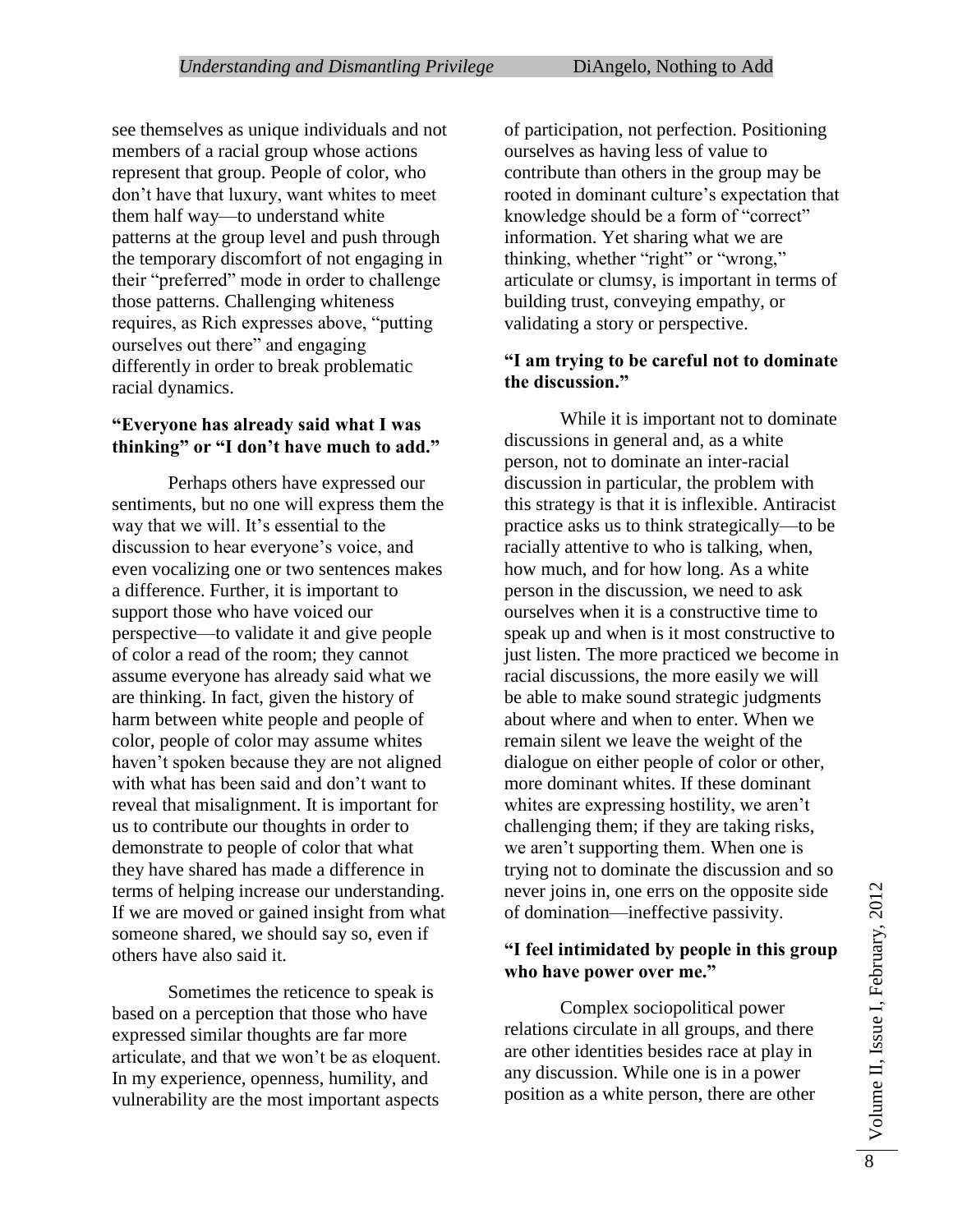identities that may obscure that sense of that power because they position us in a subordinated (or "target") position—i.e., gender or class. Because we "swim against the current" in our target identities, they are generally more salient to us. However, not being salient does not mean inoperative; indeed, much of the power we derive from our dominant identities is in its unremarkable, taken-for-granted status. In a setting in which I feel intimidated because my target identities are more salient to me, this feeling of intimidation may indeed be coming from a place of internalized inferiority. But, in practice, my silence colludes with racism and ultimately benefits me by protecting my white privilege and maintaining racial solidarity with other white people. This solidarity connects and realigns me with white people across other lines of difference that separate us, such as gender or class. When I work to keep my race privilege salient and speak up in this context, I not only break white solidarity, I simultaneously interrupt (and thus work to heal the "lie" of) my internalized inferiority where I am also in a target position.

In situations in which we may share key identities such as race and gender with someone but fear there may be repercussions because he or she holds more power in the specific context than we do—e.g., I am a staff worker and my supervisor is in the room, or the professor who is grading me is in the group—a different kind of courage is needed. This is the courage to put our integrity to do the right thing above the possibility of repercussions. Ultimately, we have to make a decision. Do I protect myself and maintain white solidarity and power, or do I authentically engage in antiracist practice?

### **"I don't know much about race, so I will just listen."**

Dyer (1997) states: "There is a specificity to white representations, but it does not reside in a set of stereotypes so much as in narrative structural positions, rhetorical tropes and habits of perception" (p. 12). One of these narrative structural positions is that of racial innocence. This position functions as a kind of blindness; an inability to think about whiteness as an identity or as a "state" of being that would or could have an impact on one's life, and thus be a source of meaning. Because whites are socially positioned as individuals, or "just people" (the writer, the man, the friend) while people of color are always positioned as members of a racial group (the Latino writer, the Asian man, the black friend) we have the privilege of seeing ourselves as outside of race and thus unfamiliar with it (DiAngelo, 2006c). The white claim that one does not know much about race is particularly problematic because, while it positions whiteness as "innocence," it simultaneously reinforces the projection of race onto people of color they have race, not us, and thus are the holders of racial knowledge. In so doing, we position ourselves as standing outside of hierarchical social relations—as if the oppression of people of color occurs in a vacuum. White obliviousness is not benign; it has material consequences because it allows us to ignore the impact of racism on people of color while enjoying its benefits at their expense.

Many whites have not thought about race in the way that antiracist education conceptualizes it, but once we are introduced, it's important to share our thoughts. If I have never thought about these issues before, what am I thinking about them now as a result of the discussion? What specifically is new to me? What questions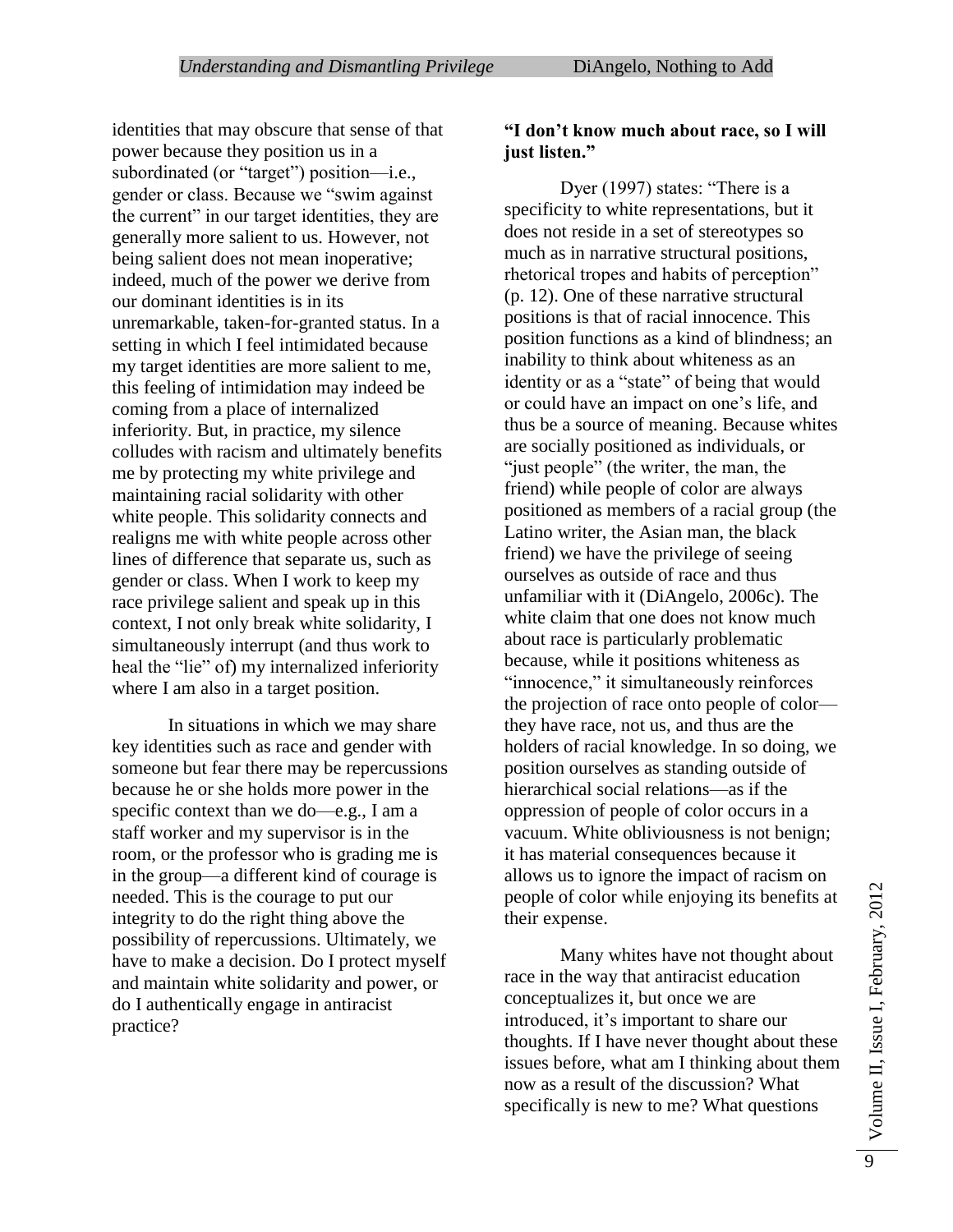do I have? What insights am I having? What emotions am I feeling? Why might I have never thought about these things before, and what role might this play in keeping racism in place? In other words, how might racism depend on white people not thinking about these issues? Being new to the concepts is not an end point or a pass to only listen and not speak; it is a key entry point into the discussion and into furthering selfknowledge.

While as white people we may not have thought explicitly about race from an antiracist perspective, we do have knowledge of how we are socialized into denial of ourselves as racialized. We can speak to why we believe we don't know anything about race—for example, if we don't know much about it, who do we believe does and why do they have this knowledge when we do not? Further, why have we not sought out this knowledge prior to this conversation? Many white people who grew up in segregated neighborhoods and attended segregated schools with primarily white teachers often believe that they were completely unaware of race until later in childhood. I have found a series of reflection questions helpful at unpacking this belief: At what age was I aware that people of color existed, and black people in particular? (Most whites acknowledge that they knew by age five, if not earlier.) What was I told about them? Where did they live? Why did they live there and not in my neighborhood? What was it like where they lived? Was it considered nice and was I encouraged to go to the places where they lived? Was I taught that I had lost anything by their absence? If I was not taught I had lost anything by not knowing people of color, what has that meant for my relationships with them? While these questions were not likely explicitly addressed in childhood, somehow we had to

make sense of our racially segregated worlds. Explorations such as these have the potential to reveal our racial paradigms, an essential precursor to antiracist action; they are a great place to start engaging in the discussion without depending on people of color to teach us.

#### **"I already know all this."**

While the previous rationale positions the listener as racially innocent and thus only able to absorb the discussion, this rationale positions the listener as so sophisticated as to be beyond the discussion. This claim gives the message to the people of color in the group that there is nothing to be gained from what they might share—their stories, experiences, perspectives, or feelings. This claim is particularly problematic because it conveys superiority; reinscribing the historical invalidation of people of color as not having any knowledge of value to white people, elevating oneself above other whites in the group and the potential to work together with them against racism, and accomplishing all of this by presenting oneself as so advanced as to be beyond the discussion.

The antiracist framework undergirding these discussions holds that racism is a deeply embedded, complex system that will not end in our lifetimes, and certainly not end through our complacency. If one sincerely believes one's understanding of racism is more advanced than the discussion allows for (which can happen when the majority of the white participants are very new to the concepts and the facilitators assess that they must move at a slower pace), then the antiracist way to engage is to make strategic points that will help guide the other white people. Whites who have more knowledge than the majority of the group are in an excellent position to "mentor from the sidelines."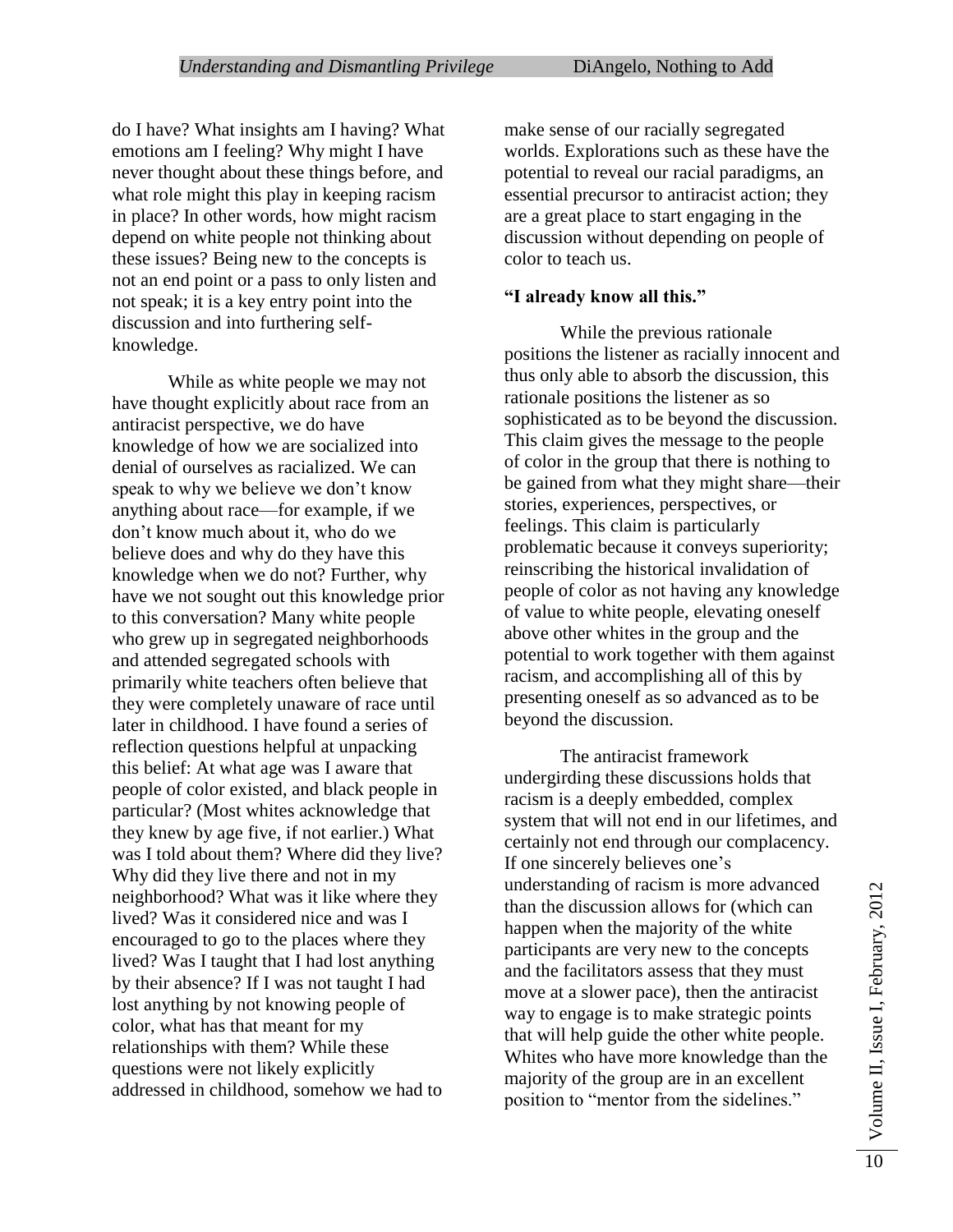They can share their process and how they came to their current understanding, validate the struggle while reinforcing its worthiness, take the discussion deeper, and back up the facilitators and participants of color.

We may have an intellectual grasp of the dynamics, but awareness of racial inequity alone is not enough to trump our participation. White people, while served well by the dynamics of whiteness, are simultaneously in a prime position to interrupt it, yet to do so we must take unambiguous action. Claiming that we already know is meaningless without demonstration of that knowledge, and remaining silent is not a demonstration of antiracist action or understanding. People of color involved in antiracist endeavors generally assume that all whites have a racist perspective unless demonstrated otherwise (Sue, 2003; hooks, 1995). To not explicitly take up an antiracist stance in such a context can only reinforce the perception that we are actively choosing to align with whiteness. Being "advanced" is not a reason for us to disengage; the disengagement itself makes the claim unconvincing.

#### **"I need time to process."**

In my experience, participants who use this rationale seldom return after processing and share the results, suggesting that this may be a deflection against "putting ourselves out there," rather than an expression of a sincere difference in how people process information. We may indeed need time to process, but taking the time we need is still a privilege not everyone can afford. At the minimum, we can try articulating what we are hearing that we need to process, and then let the group know that these are new ideas, that we are feeling overwhelmed, and we want to let things settle in. At the minimum, we can let the group know why we need the time to process and what we will be

processing, rather than remain silent and leave others to wonder. When we have had time to process, we can share the results with the group.

It's also helpful to distinguish between the need to process and the need to sound controlled, correct, and coherent. If composure is what we are waiting for, we are working at cross-purposes to the discussion. Emotions, confusion, inner conflict, and inarticulation are all usually welcome in racial discussions. Vulnerability and openness build trust, and while thoughtfulness and respect are critical, control and composure are not necessary and can be counterproductive.

### **"I don't want to be misunderstood."**

To not speak up in case we are misunderstood is to protect our perspective from deepening or expanding. It is not possible, given the embeddedness of racism in the culture, for white people not to have problematic racial assumptions and blind spots. Of course, it is uncomfortable and even embarrassing to see that we lack certain forms of knowledge, but we can't gain the knowledge we lack if we don't take risks. It is imperative that we enter the discussion with a willingness (even enthusiasm) to have our assumptions uncovered so we can increase our knowledge and cross-racial skills, for how will we realize that we have misconceptions and only a partial view if we don't share our views and open them up to exploration?

When whites do feel misunderstood in a racial discussion, it is usually because we were given feedback on an assumption we made or a blind spot we have in our racial awareness. Sadly, pointing out gaps in a white person's understanding is often experienced as being attacked or judged. When we insist that the issue is that we were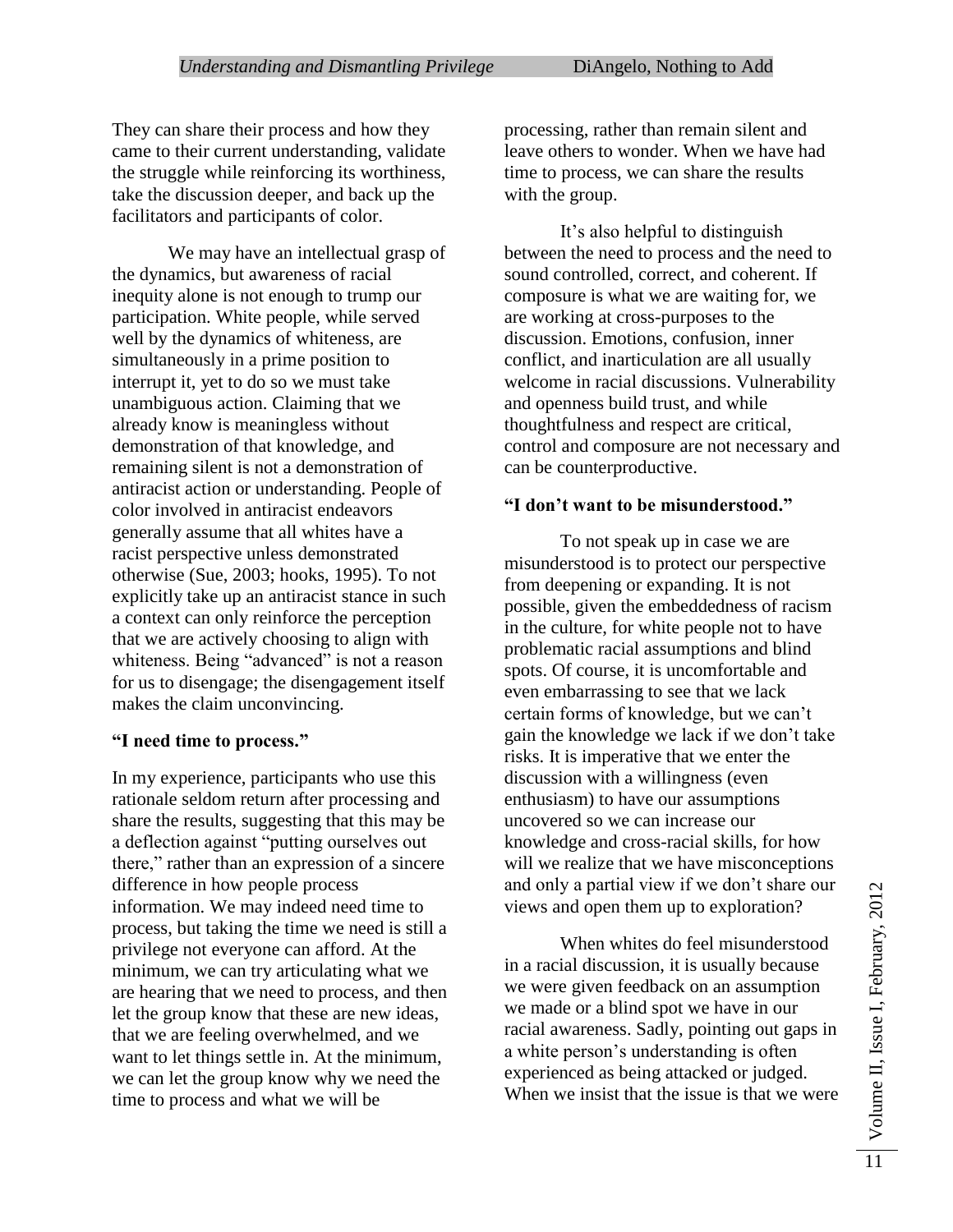misunderstood, rather than engage with the possibility that we are the ones who don't understand the feedback we have received, we close ourselves off to further learning. By insisting that the problem is that we have been misunderstood, we place the responsibility for the "misunderstanding" onto those who we believe have misunderstood us—usually the participants of color. There is no opening in this position for the possibility that the lack of understanding could be ours. If we are unable or unwilling to consider this possibility, or the corollary possibility that people of color might have information that we do not, we cannot gain new insight into how racism functions. If the only way one will engage in cross-racial discussion is to never be challenged, there is minimal point to the discussion.

### **"I don't feel safe." Sub-discourses: "I don't want to be attacked." "I don't want to be judged."**

The safety discourse, while one of the most familiar and understandable, is also one of the most problematic. On the surface it conveys a kind of vulnerability and desire for protection. Unfortunately, it rests on a lack of understanding of historical and ongoing institutional, cultural, and interpersonal power relations between white people and people of color. While the feelings may be real for white people struggling with a sense of safety, some reflection may help clarify the difference between actual safety and what is more realistically a concern about comfort. To help differentiate safety from comfort, one might ask what safety means from a position of social, cultural, historical, and institutional power? If one does not fear that one is in actual physical harm, then some reflection on what one fears is actually at risk can offer much insight. Often, it is our self-image: Because we have been taught

that only bad people participate in racism, we often fear that if it is somehow revealed that we participate in racism, we will lose face and be judged. Indeed, many white people feel very uncomfortable in racial discussions, but this discomfort is actually a positive sign, for it indicates that the status quo (unnamed and unexamined racism) is being challenged. It is therefore critical that we feel uncomfortable and not confuse discomfort with danger. As for being judged, there is no human objectivity—all people judge and we cannot protect ourselves from judgments in any context. But feeling judged, while dismaying, should not be confused with safety.

Further, the language of safety is not without significance in this context. By employing terms that connote physical threat, we tap into the classic discourse of people of color (particularly African Americans) as dangerous and violent. This discourse twists the actual direction of danger that exists between whites and people of color. The history of extensive and brutal violence perpetrated by whites; slavery, genocide, lynching, whipping, forced sterilization, and medical experimentation, to mention a few, is trivialized when we claim we don't feel safe or are under attack when in the rare situation of merely talking about race with people of color. By implying potential victimization, we obscure the power and privilege we wield and have wielded for centuries. The safety discourse also illustrates how fragile and ill equipped most white people are to confront racial tensions, and our subsequent projection of this tension onto people of color (DiAngelo, 2006b; Morrison, 1992). People of color seldom have the luxury of withdrawing because they don't feel safe. It doesn't benefit people of color to remain silent, as it does us. To not put themselves "out there" makes them complicit in their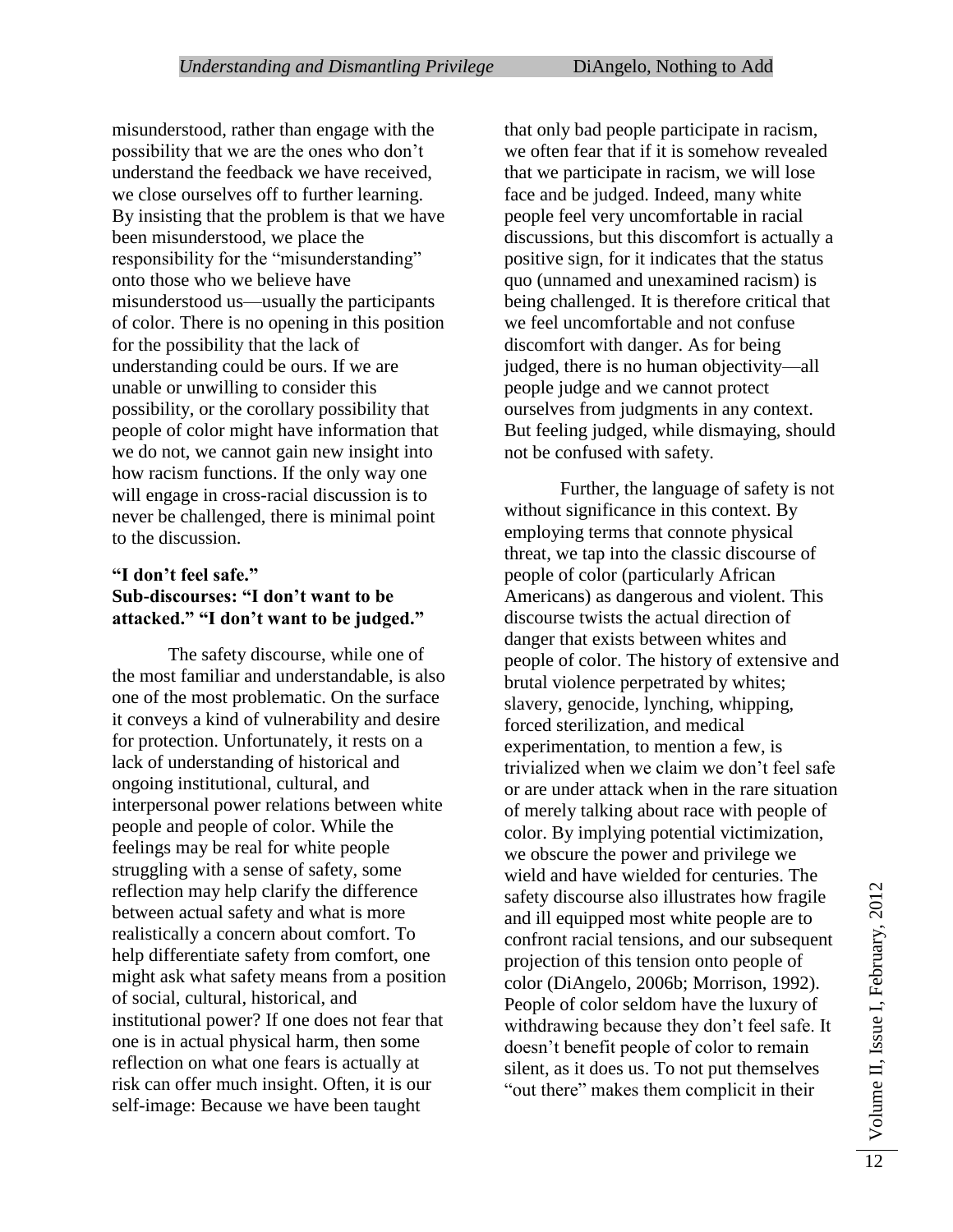own oppression, as Rich and Laura express above. If people of color are not selfadvocating and pushing back against whiteness, they can't depend on white people to do it for them, as has been amply demonstrated time and again in racial discussions—often via white silence. While the pushing back we might get from people of color can be very uncomfortable, that discomfort is a key way to unsettle our world views and create the stretching and growing that is necessary for authentic change.

### **"I don't want to offend anybody."**

Similar to "I don't want to be misunderstood," this rationale allows one to protect oneself against alternative perspectives, responses, constructive conflict, or taking the risks that could potentially expand one's awareness. This rationale is unfair to people of color because, if we fear offending, it can only be assumed that is because we are having offensive thoughts or are hostile toward what is being said. If this is the case, to not put our disagreement into the room is to deny the group knowledge of where we are coming from and the ability for others to make any adjustments they might need in response to our hostility. If we are not hostile to what is being said but just worried that we may inadvertently offend someone, how will we learn that what we think or say is offensive if we don't share it and open ourselves up to feedback? In effect, by not taking this intentional opportunity to discover which ideas we hold are offensive, we protect these ideas and enable them to surface at a later date and offend someone else. In the unique and often rare learning environment of racial discussions, to remain silent so as not to offend is to offend twice—once through our silence and again in our unwillingness to discover and change racially problematic dimensions in our

thinking. If unsure, we can simply offer our thoughts with openness and humility rather than as declarations of certainty or truth: "Please let me know if something is off in my thinking, but here is how I am responding to this … " Can you help me understand why … ?" "I have often heard … what are your thoughts on that?"

#### **"Anything I say won't be listened to because I am white."**

At the point that this discourse emerges, we have usually been challenged in the way we conceptualize race—either directly or via the content of the dialogue, and we are unable to rise to that challenge. Clearly we have not understood the objectives of the discussion or the theoretical framework that it rests on: There is a relationship of unequal power between white people and people of color that all of us have been taught to collude in, but that only white people benefit from. One way that antiracist education tries to interrupt this relationship is by acknowledging the power differential and affirming the perspectives of those whose voices dominant society seldom hears or validates (Schiele, 2000). In turn, challenging white perspectives is necessary because the way that dominant culture understands race actually functions to hold racism in place. The issue is not that we won't be listened to because we are white; the issue is that—counter to what we are accustomed to—our perspectives will be challenged at times and are not going to be affirmed just because we are white.

# **A note on the silence of people of color in racial discussions**

Although this analysis is limited to a white person addressing white silence in racial discussions, I would be remiss if I did not at least raise the issue of the silence of people of color and offer some preliminary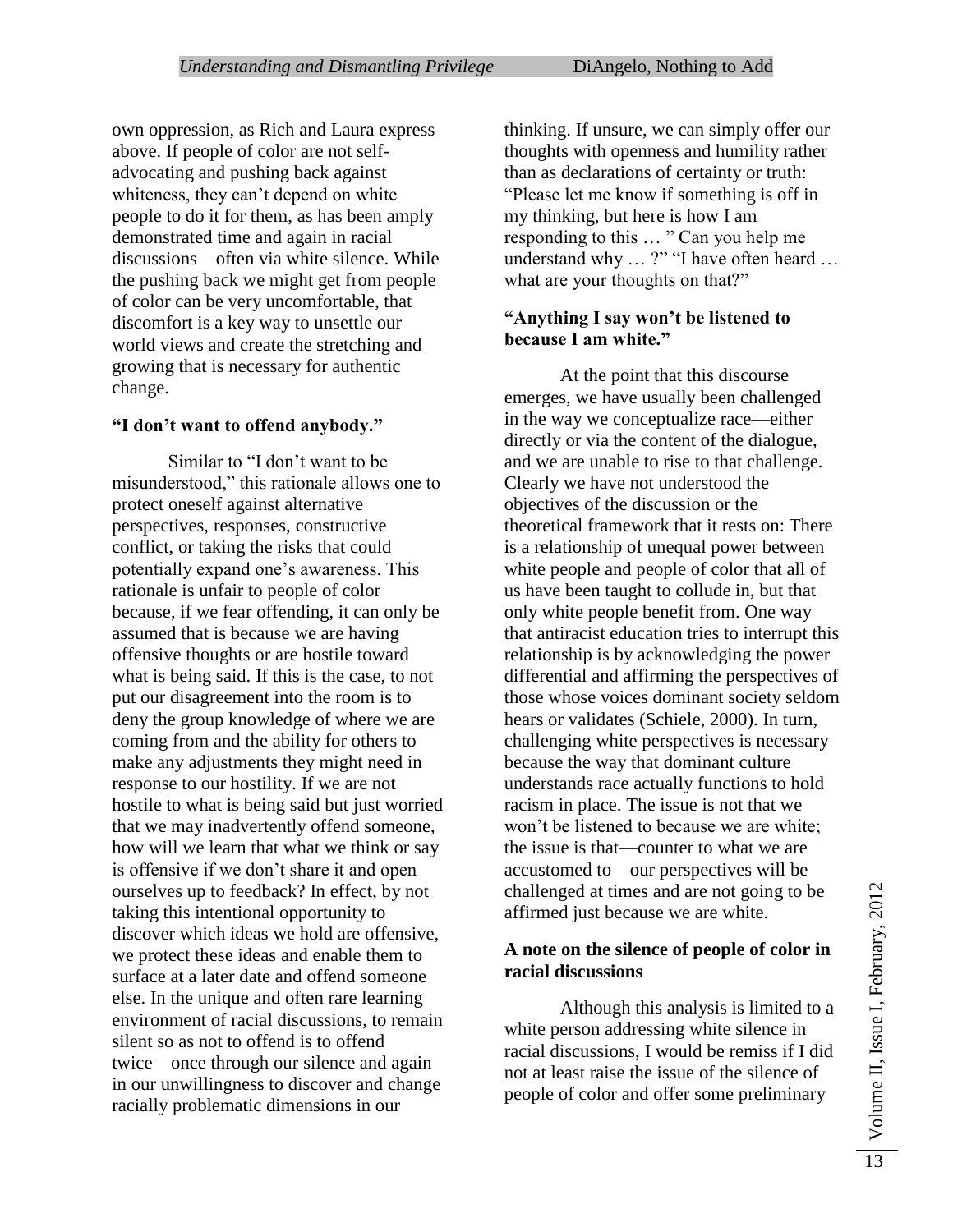thoughts. First, as should be clear via my argument thus far, the silence of whites has a very different foundation and impact than the silence of people of color, based on the unequal positioning of the two groups in society; these silences are not equivalent. For Laura and Rich, quoted above, silence is generally not an option. However, there are several key reasons why people of color, including Laura and Rich, may at times choose silence in a racial discussion, including: (1) in response to resistance or hostility expressed (consciously or not) by white participants (this unconscious expression of hostility could include silence based on many of the reasons discussed above); (2) a lack of trust based on wellfounded experience that one will be penalized for challenging white perspectives; (3) a sense of hopelessness in the face of white denial; (4) taking risks and being vulnerable about ones racial experiences and perspectives and being met with silence, argumentation, or rationalization, all of which function as forms of invalidation; (5) being outnumbered in ratio to white people and assessing that there are no allies present for support were one to challenge white privilege; or (6) being acutely aware of the power differentials and choosing to protect oneself in the face of inevitable hurt.

It is important to keep in mind that so much of how white racism operates is invisible to and/or denied by white people; a room that seems perfectly comfortable to white people may not feel that way to people of color. In fact, given white racism as the status quo, the more comfortable a space is for white people, the more likely it is to be harmful to people of color. Further (and especially for well-intended whites) because we are deeply invested materially, psychically, socially, and politically as the producers and beneficiaries of white

privilege, the very behaviors we think are benign or even supportive (as I have argued above) may be the very behaviors that are so toxic to people of color. Adding to these roots of our denial, our very identities as good people rests on our not seeing our racism. As Sullivan (2006) states, "As unconscious habit, white privilege operates as nonexistent and actively works to disrupt attempts to reveal its existence" (pp. 1–2.). In other words, whites work hard not to see white privilege, which is a key way we keep it protected and intact. In this context, it should be clear why people of color might choose silence.

#### **In conclusion**

It may be clear at this point that much of the rationale for white silence is based on a racial paradigm that posits racism as isolated to individual acts of meanness (McIntosh, 1988) that only some people do. This dominant paradigm of racism as discreet, individual, intentional, and malicious acts makes it unlikely that whites will see our silence as a function of, and support to, racism and white privilege.

To challenge one's most comfortable patterns of engagement in a racial dialogue, while it may be counterintuitive, is necessarily to interrupt one's racial socialization. From an antiracist perspective, we can assume that our racial socialization has not prepared us to be competent in cross-racial relationship building. Although consistent silence in racial discussions often feels benign to those who practice it, in this paper I have argued that no form of white engagement that is not informed by an antiracist perspective is benign. Going against one's "grain" for engagement, while difficult, is necessary and will result in the least harmful and most authentic and rewarding engagement. A white student expresses this powerfully in a class-assigned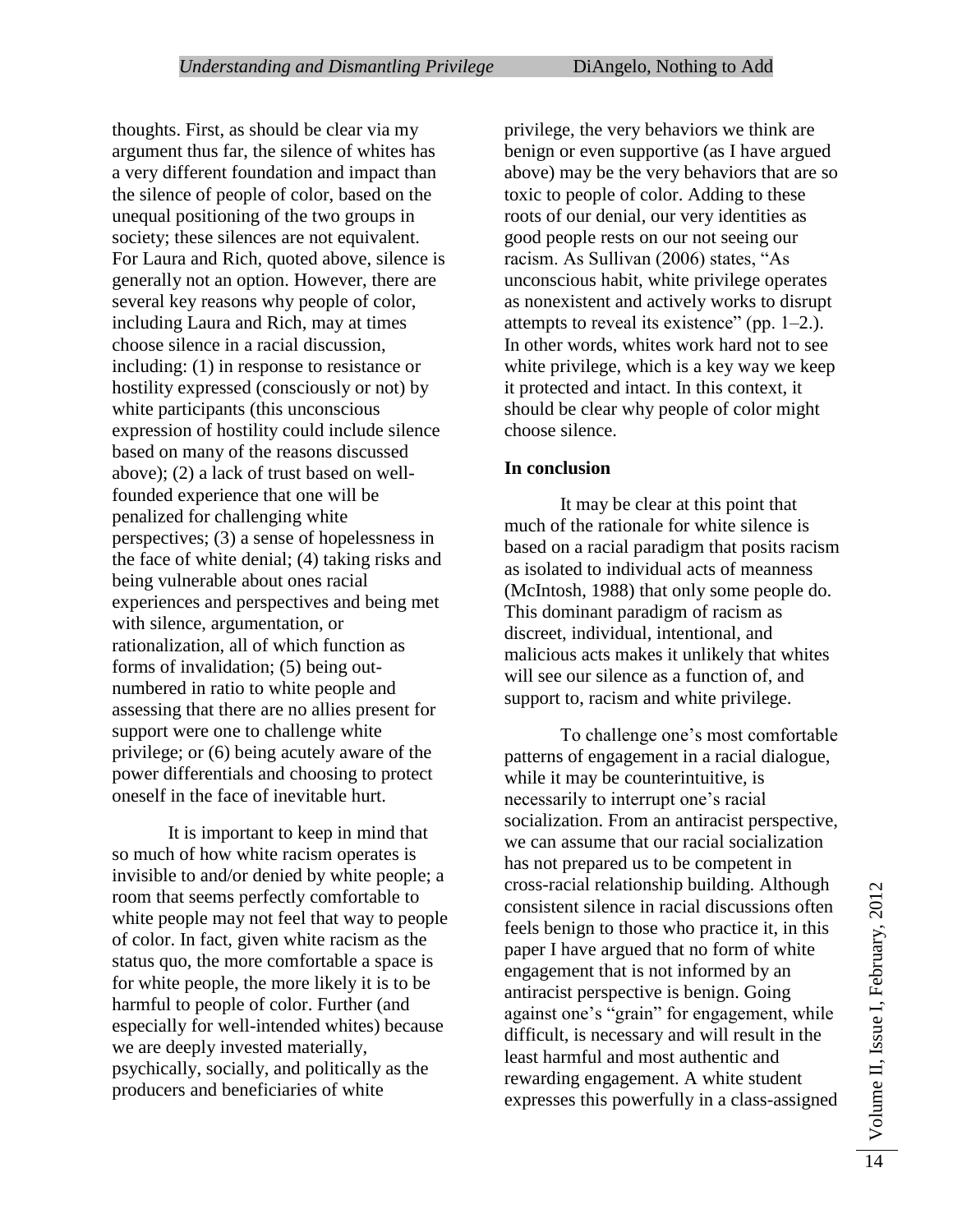journal entry. In response to a person of color in the class sharing the impact of a recent racist incident, she writes:

As Jane finished speaking, and I raised my hand, I became completely overwhelmed by the enormity of what she had said. I was terrified that anything that I said would seem trivial or, even more frightening, would make things worse. I felt paralyzed by the moment, feeling in my stomach how utterly raw and open Jane seemed—but my need to speak, to address what she had said, despite the probability that I would mess it up, was greater than my guilt or my shame or my desire to remain quiet. I realized that the notion that I can make it worse—that I do have that power requires that I speak. I realized that, in our silence, we are complicit. In my silence for the past four weeks of this course—and for a lifetime before it—I have been complicit. I no longer feel comfortable letting my silence speak for me—it is inarticulate and offensive. I would rather blunder along than stay silent. I hope the people around me, who witness my blundering, can see beyond the errors … because remaining silent maintaining my complicity—is no longer conscionable (Student Journal, July 5, 2009).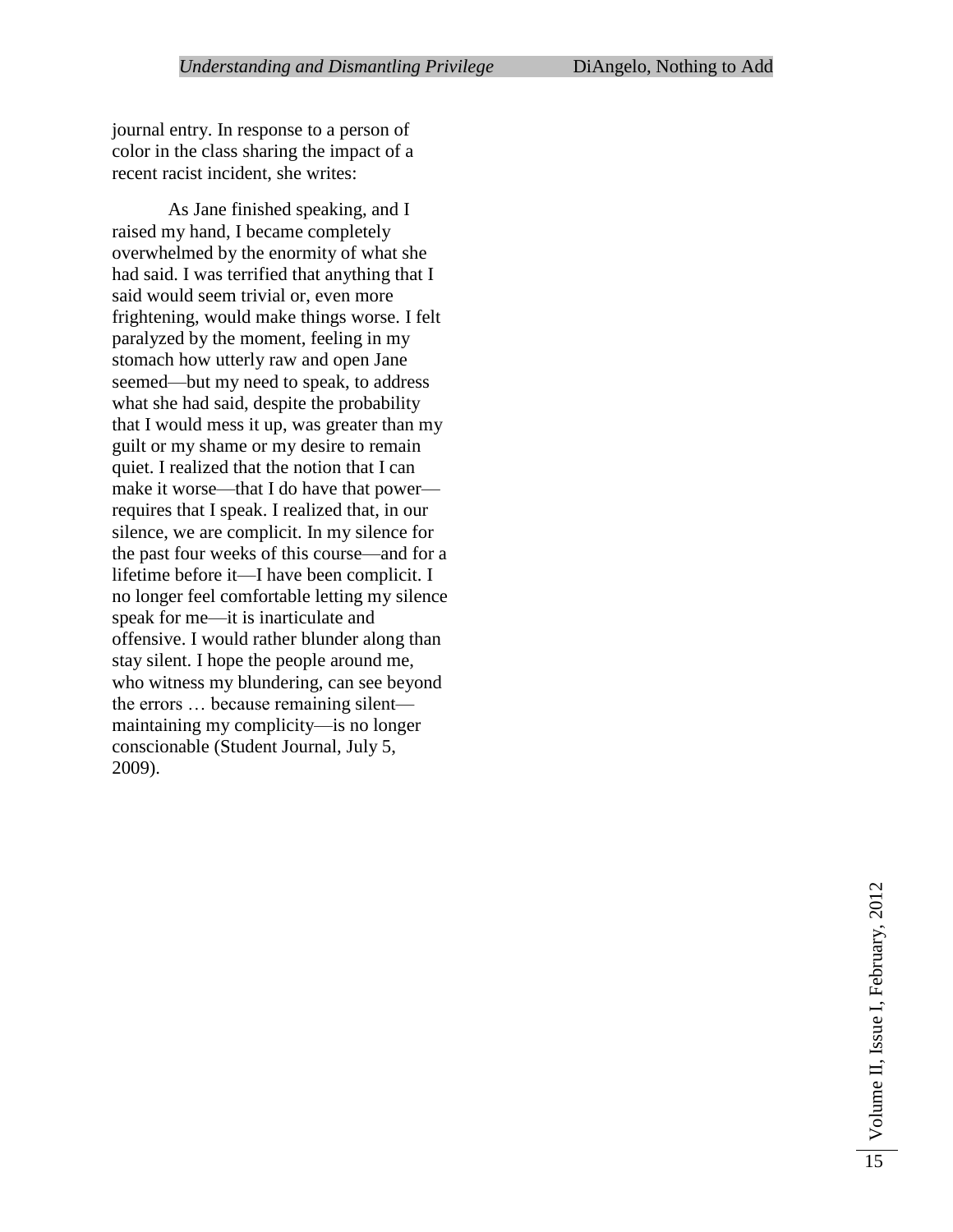#### References

Applebaum, B. (1997). Good liberal intentions are not enough! Racism, intentions and moral responsibility. Journal of Moral Education, 26(4), 409–421.

Bonilla-Silva, E. (2006). Racism without racists: Color-blind racism and the persistence of racial inequality in the United States (2nd ed.). New York: Rowman & Littlefield.

DiAngelo, R. (2006a). The production of whiteness in education: Asian international students in a college classroom. Teachers College Record, 108(10), 1960–1982.

DiAngelo, R. (2006b). "I'm leaving!": White fragility in racial dialogue. In B. McMahon & D. Armstrong (Eds.), Inclusion in urban educational environments: Addressing issues of diversity, equity, and social justice (pp. 213–240). Centre for Leadership and Diversity. Ontario Institute for Studies in Education of the University of Toronto.

DiAngelo, R. (2006c). My race didn't trump my class: Using oppression to face privilege. Multicultural Perspectives, 8(1), 51–56.

DiAngelo, R. (2010). Why can't we all just be individuals?: The discourse of individualism in anti-racist education. InterActions: UCLA Journal of Education and Information Studies, 6(1), 1548-3320.

Dyer, R. (1997). White. New York: Routledge.

Feagin, J. (2001). Racist America. New York: Routledge.

Frankenberg, R. (1997). Introduction: Local Whitenesses, localizing Whiteness. In R. Frankenberg (Ed.), Displacing Whiteness: Essays in social and cultural criticism (pp. 1–33). Durham, NC: Duke University Press.

Frankenberg, R. (2001). Mirage of an unmarked Whiteness. In B. Rasmussen, E. Klinerberg, I. Nexica, & M. Wray (Eds.), The making and unmaking of Whiteness (pp. 72–96). Durham, NC: Duke University Press.

Hilliard, A. (1992). Racism: Its origins and how it works. Paper presented at the meeting of the Mid-West Association for the Education of Young Children, Madison, WI

hooks, b. (1995). Killing rage. New York: Henry Holt.

Lipsitz, G. (1999). The possessive investment in whiteness: How white people profit from identity politics. Philadelphia, PA: Temple University Press.

Macedo, D., & Bartolome, L. (1999). Dancing with bigotry: Beyond the politics of tolerance. New York: St. Martin's Press.

McIntosh, P. (1988). White privilege and male privilege: A personal account of coming to see correspondence through work in women's studies. In M. Anderson, & P. Hill Collins (Eds.), Race, Class, and Gender: An Anthology (p. 94-105). Belmont, CA: Wadsworth.

Mills, C. (1999). The racial contract. Ithaca, NY: Cornell University Press.